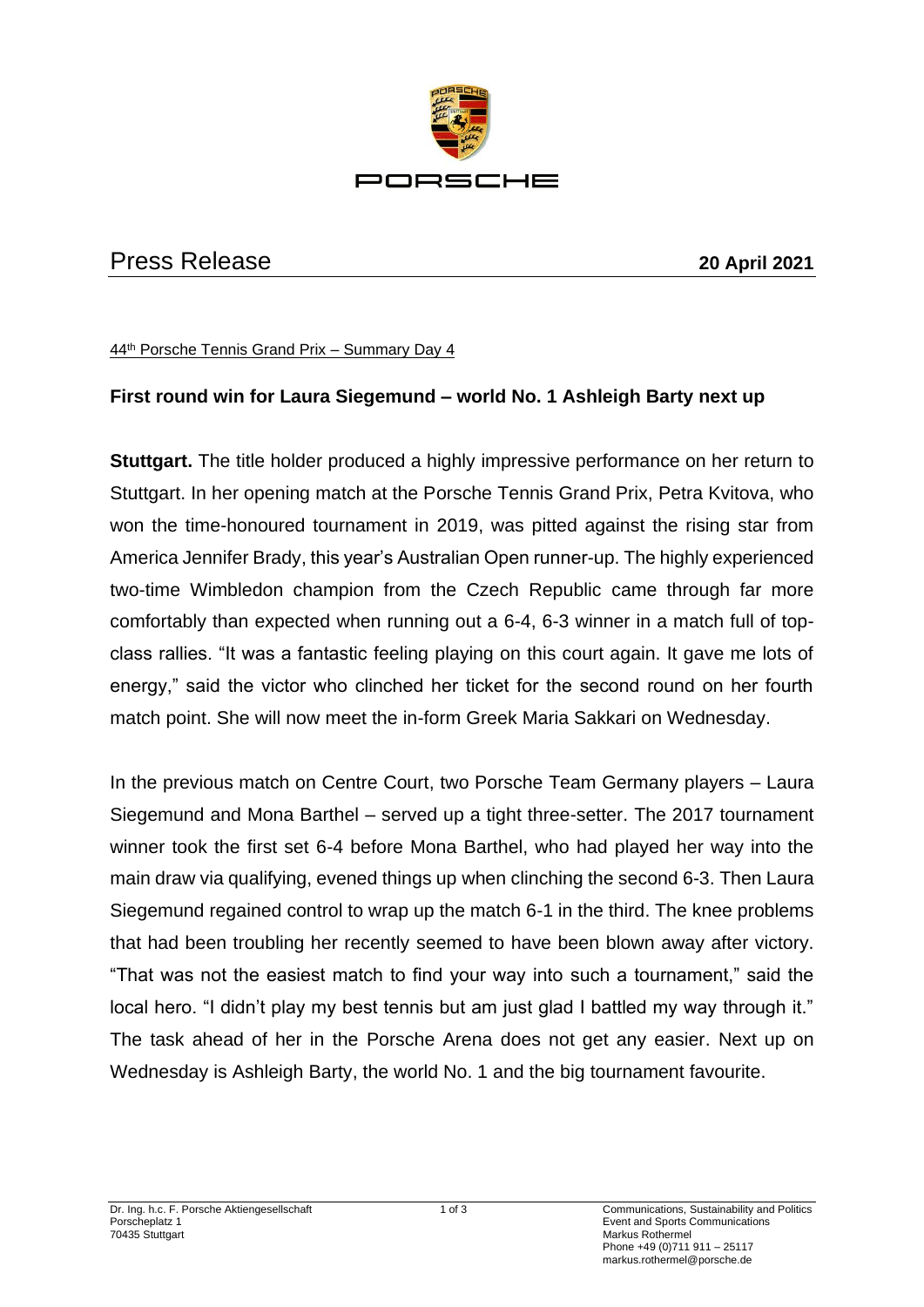Fellow German Anna-Lena Friedsam on the other hand encountered few problems en route to reaching the second round. Playing Ulrikke Eikeri, the first ever Norwegian in the Porsche Tennis Grand Prix main draw, the qualifier from Porsche Team Germany cruised to a 6-2, 6-0 win. The victor however did not feel it had been that simple. "Lots of games went to deuce. I had to get my head down," she said. "But I felt I had the match under control." Her second-round match will be far more difficult as Aryna Sabalenka, the world No. 7 awaits. She is nevertheless in with a chance against the impressive Belarusian: "My form is improving. I'm trying to get a little better every match and gain even more confidence."

## **Kerber progresses in doubles**

After successfully qualifying, Julia Middendorf from the Porsche Junior Team faced Anett Kontaveit in the first ever WTA main draw match of her still fledgling career. She did not make things easy for the Estonian whose winning run at the 2019 tournament only came to an end in the final against Petra Kvitova. Initially, she was a bit nervous but then she increasingly gained in confidence and started putting pressure on her opponent, but it was not enough to prevent herself from going down 6-2, 6-3. The Stuttgart adventure is nevertheless not over yet as she has teamed up with her teammate Noma Noha Akugue in the doubles.

As for Angelique Kerber, she is scheduled to play her first singles on Wednesday. Her opponent is the Georgian Ekaterine Gorgodze, who is still in the tournament as a lucky loser. A doable task for the Porsche Brand Ambassador and two-time Stuttgart winner who, partnered by Andrea Petkovic, reached the second round of the doubles on Tuesday. The first match of the day will be between the lucky loser Tamara Korpatsch and Karolina Pliskova from the Czech Republic, the 2019 winner and No. 6 seed. Play starts at 11.30 CET.

## **Service for all the media representatives**

Our new media hub containing all the relevant information about the Porsche Tennis Grand Prix like press releases, match results, statistics, audio recordings of press